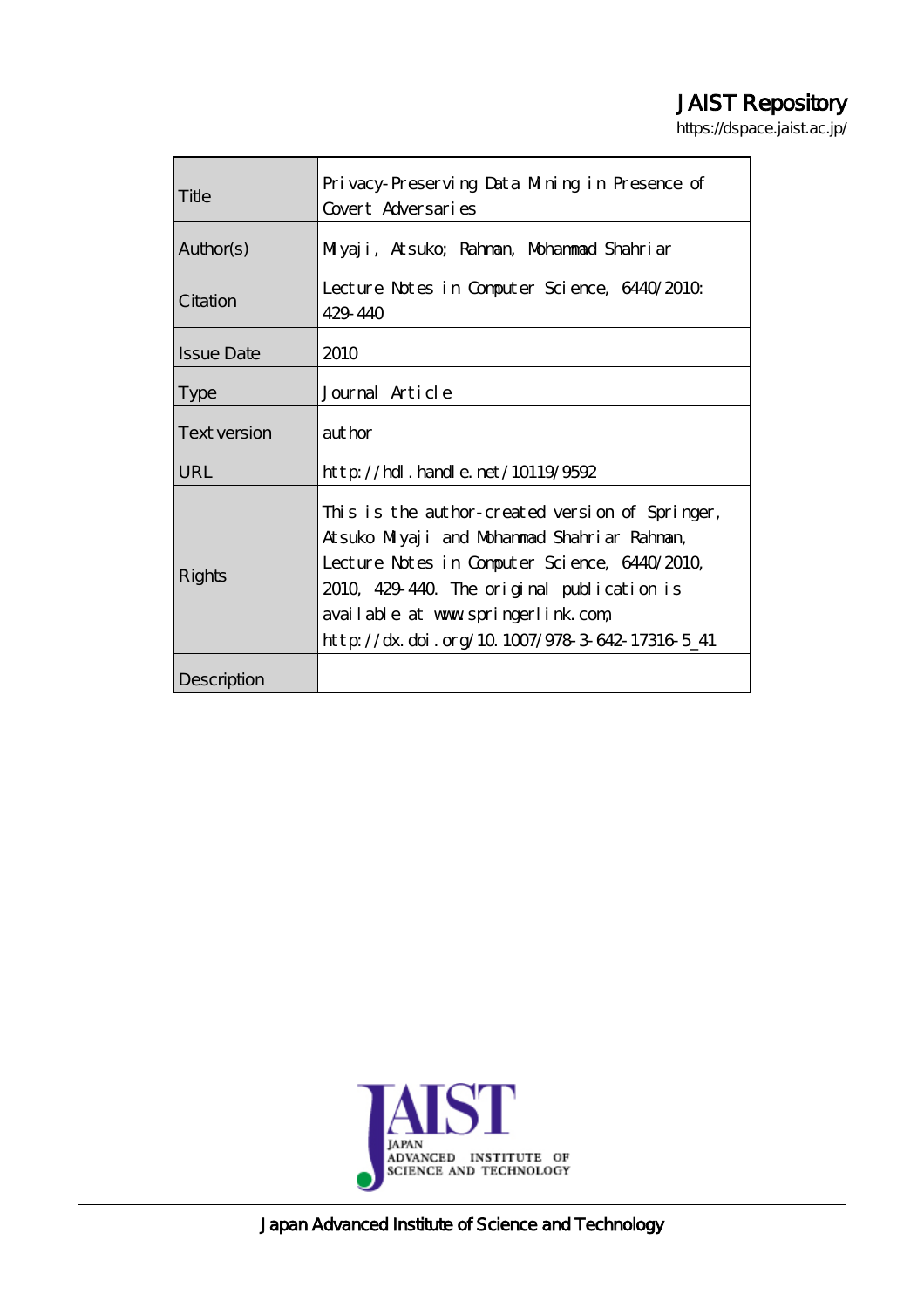## Privacy-Preserving Data Mining in Presence of Covert Adversaries

Atsuko Miyaji and Mohammad Shahriar Rahman

School of Information Science, Japan Advanced Institute of Science and Technology 1-1 Asahidai, Nomi, Ishikawa, Japan 923-1292, {miyaji,mohammad}@jaist.ac.jp

Abstract. Disclosure of the original data sets is not acceptable due to privacy concerns in many distributed data mining settings. To address such concerns, privacy-preserving data mining has been an active research area in recent years. All the recent works on privacy-preserving data mining have considered either semi-honest or malicious adversarial models, whereby an adversary is assumed to follow or arbitrarily deviate from the protocol, respectively. While semi-honest model provides weak security requiring small amount of computation and malicious model provides strong security requiring expensive computations like Non-Interactive Zero Knowledge proofs, we envisage the need for 'covert' adversarial model that performs in between the semi-honest and malicious models, both in terms of security guarantee and computational cost. In this paper, for the first time in data-mining area, we build efficient and secure dot product and set-intersection protocols in covert adversarial model. We use homomorphic property of Paillier encryption scheme and two-party computation of Aumann et al. to construct our protocols. Furthermore, our protocols are secure in Universal Composability framework.

KeyWords: Privacy-preserving Data Mining, Covert Adversary, Efficiency, Multi Party Computation

## 1 Introduction

#### 1.1 Background

Recent advances in information technology has empowered many organizations to collect large volumes of data through data mining. A key utility of large databases today is scientific or economic research. However, this data is not useful if worthwhile information cannot be extracted from it. Privacy is a key issue that arises in any huge collection of data. The need for privacy is sometimes due to personal interests, law (e.g., for medical databases), or business interests. However, despite the potential gain, this is often not possible to utilize large databases for scientific or economic research due to the concerns over privacy infringement while performing the data mining operations. To address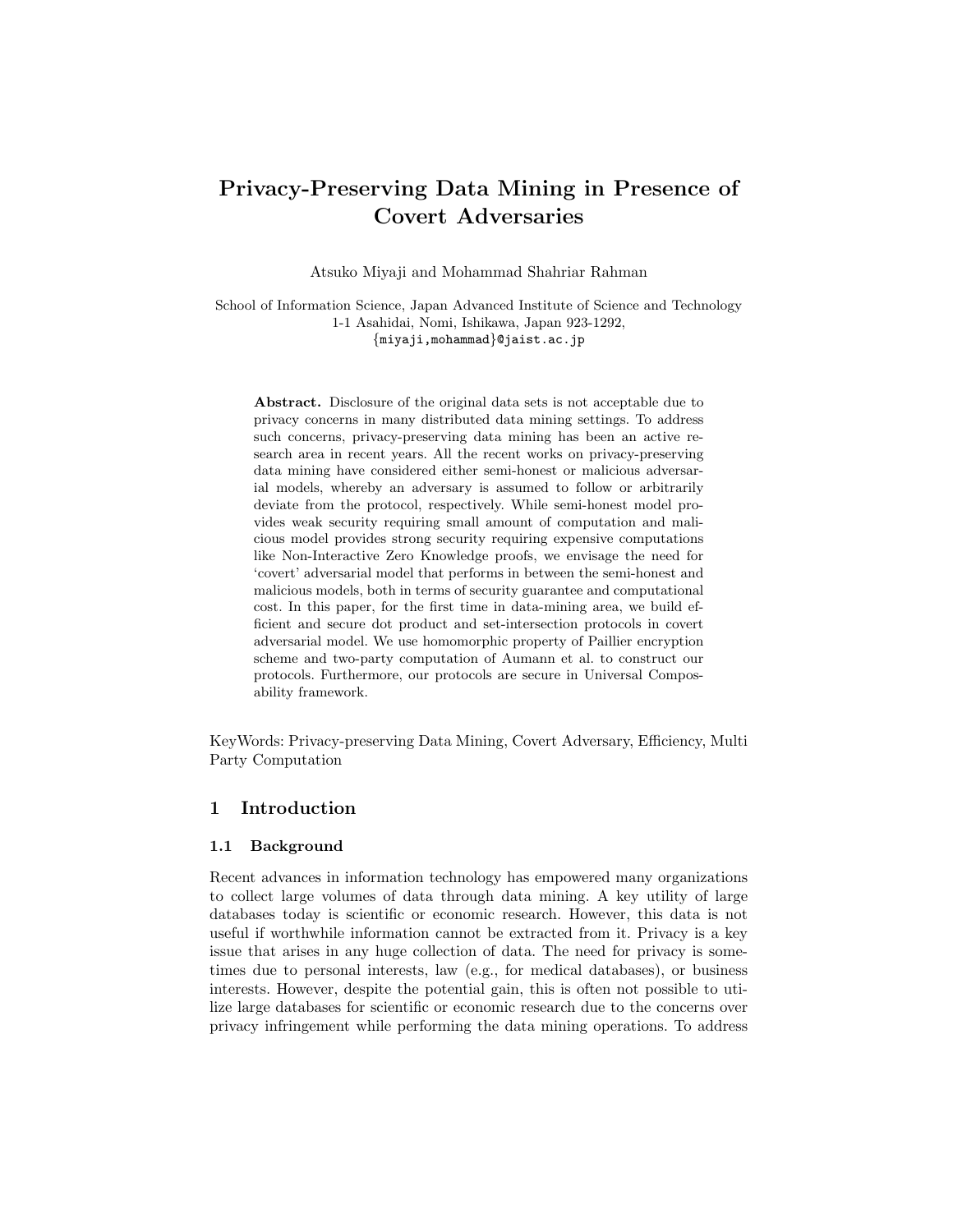this problem, several privacy-preserving distributed data mining protocols using cryptographic techniques have been suggested. Depending on the adversarial behavior assumptions, those protocols can be categorized into two main classes of adversaries:

Malicious adversaries: These adversaries may behave arbitrarily and are not assumed to follow a specified protocol. Protocols that are secure in the malicious model provide a very strong security guarantee as honest parties are 'protected' irrespective of an adversarial behavior of corrupted parties.

Semi-honest adversaries: These adversaries correctly follow the protocol specification, yet may attempt to learn additional information by analyzing the transcript of messages received during the execution.

The assumption of semi-honest behavior may be unrealistic in some settings. In such cases, participating parties may prefer to use a protocol that is secure against malicious behavior. It is clear that the protocols secure in the malicious model offer more security. Regarding malicious adversaries, it has been shown that, under suitable cryptographic assumptions, any multiparty probabilistic polynomial time functionality can be securely computed for any number of malicious corrupted parties. However, these are not efficient enough to be used in practice. Most of these constructions use general zero-knowledge proofs for fully malicious multi party computation protocols. The zero-knowledge proofs have inefficient constructions. These constructions make a non-black-box use of the underlying cryptographic primitives through the use of trapdoor permutations[8]. Assuming a trapdoor permutation takes one second to compute, its circuit implementation contains trillions of gates, thereby requiring the protocol trillions of second to run. Some middle type of adversary model that accurately models adversarial behavior in the real world efficiently are thus to be introduced in data mining.

In this work, we introduce a new adversary model that lies between the semi-honest and malicious models. To the best of our knowledge, this is the first attempt to introduce such a model for data mining applications. In many realworld settings, parties are willing to actively cheat (not semi-honest), but only if they are not caught (not arbitrarily malicious). This is natural in many business, financial, and diplomatic settings, where honest behavior cannot be assumed, but where the companies, institutions and individuals involved cannot afford the embarrassment, loss of reputation associated with being caught cheating. This type of covert adversarial behavior explicitly models the probability of catching adversarial behavior. In particular, it is not assumed that adversaries are only willing to risk being caught with negligible probability, but rather allow for much higher probabilities.

Applications of Dot Product and Set-Intersection: K-means clustering is a simple and very commonly used clustering algorithm in data mining. It starts with an unclustered dataset with  $n$  elements and one attributes and outputs cluster assignments of each data element in the set. It requires prior knowledge of the number of clusters k [10, 20, 3]. K-means clustering uses dot product and equality protocols as building blocks. Some recent studies [22, 23] provide privacy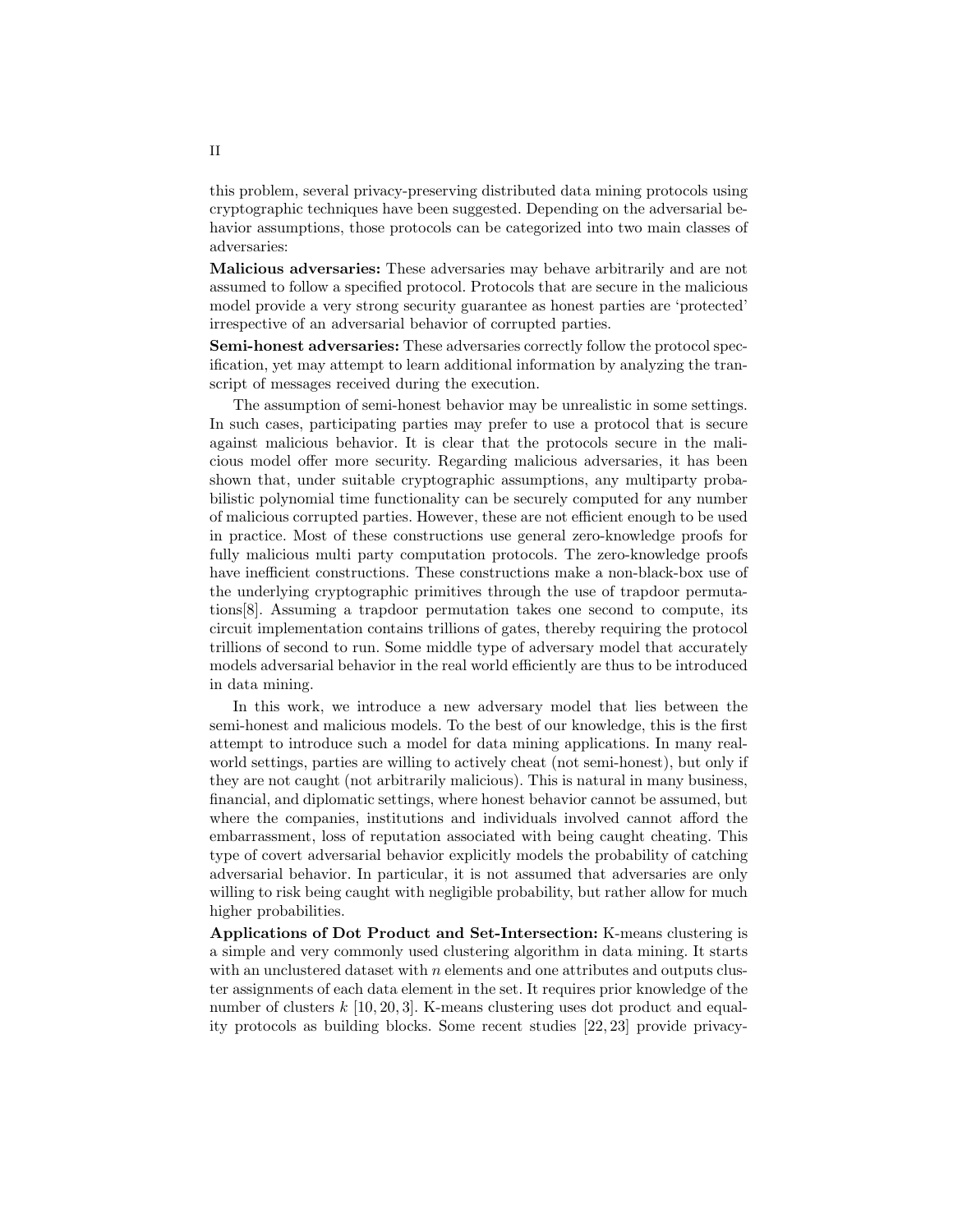preserving association rule mining algorithms using vertically partitioned data. These algorithms involve secure dot product computation with inputs of length  $n$ , where  $n$  can be arbitrarily large. As for the scure set-intersection, to determine which customers appear on a 'do-not-receive-advertisements' list, a store must perform a set-intersection operation between its private customer list and the producer's list.

#### 1.2 Related Work

Cryptographic techniques have been used to design many different distributed privacy-preserving data mining algorithms. In general, there are two types of assumptions on data distribution: vertical and horizontal partitioning. In the case of horizontally partitioned data, different sites collect the same set of information about different entities. For example, different credit card companies may collect credit card transactions of different individuals. Secure distributed protocols have been developed for horizontally partitioned data for mining decision trees [17], k-means clustering [15], k-nn classifiers [12]. In the case of vertically partitioned data, it is assumed that different sites collect information about the same set of entities but they collect different feature sets. For example, both a university and a hospital may collect information about a student. Again, secure protocols for the vertically partitioned case have been developed for mining association rules [22], and k-means clusters [10, 20]. All of those previous protocols claimed to be secure only in the semi-honest model (we do not consider the proposals which have not used standard cryptographic notions). In [13], authors present two-party secure protocols in the malicious model for data mining. They follow the generic malicious model definitions from the cryptographic literature, and also focus on the security issues in the malicious model, and provide the malicious versions of the subprotocols commonly used in previous privacypreserving data mining algorithms. They use threshold homomorphic encryption for malicious adversaries, presented by Cramer et.al. [4]. [13] shows that there is a positive linear relationship between the overall complexity of the subprotocols and the input size. There has been some other works related to secure two-party computation  $[2, 18]$ . In  $[2]$ , the protocol has been shown secure assuming that at least one-party behaves in semi-honest model. However, the protocol requires both parties to engage in a 'proof of decryption' ability (where a sender sends a set of ciphertexts to the receiver and checks whether the receiver can decrypt all the ciphertexts or not), which increases the communication overhead. On the other hand, [18] proposed a two-party protocol to securely evaluate a 2DNF formula using homomorphic encryption from vector decomposition. But this protocol has been shown secure only in the semi-honest adversarial model. Recently, [9] proposed efficient set operations against the malicious adversaries. It is based on oblivious pseudorandom function evaluation in the standard model. They assume no trusted set up or trusted third party for the multiparty computation, thus increasing the communication overhead.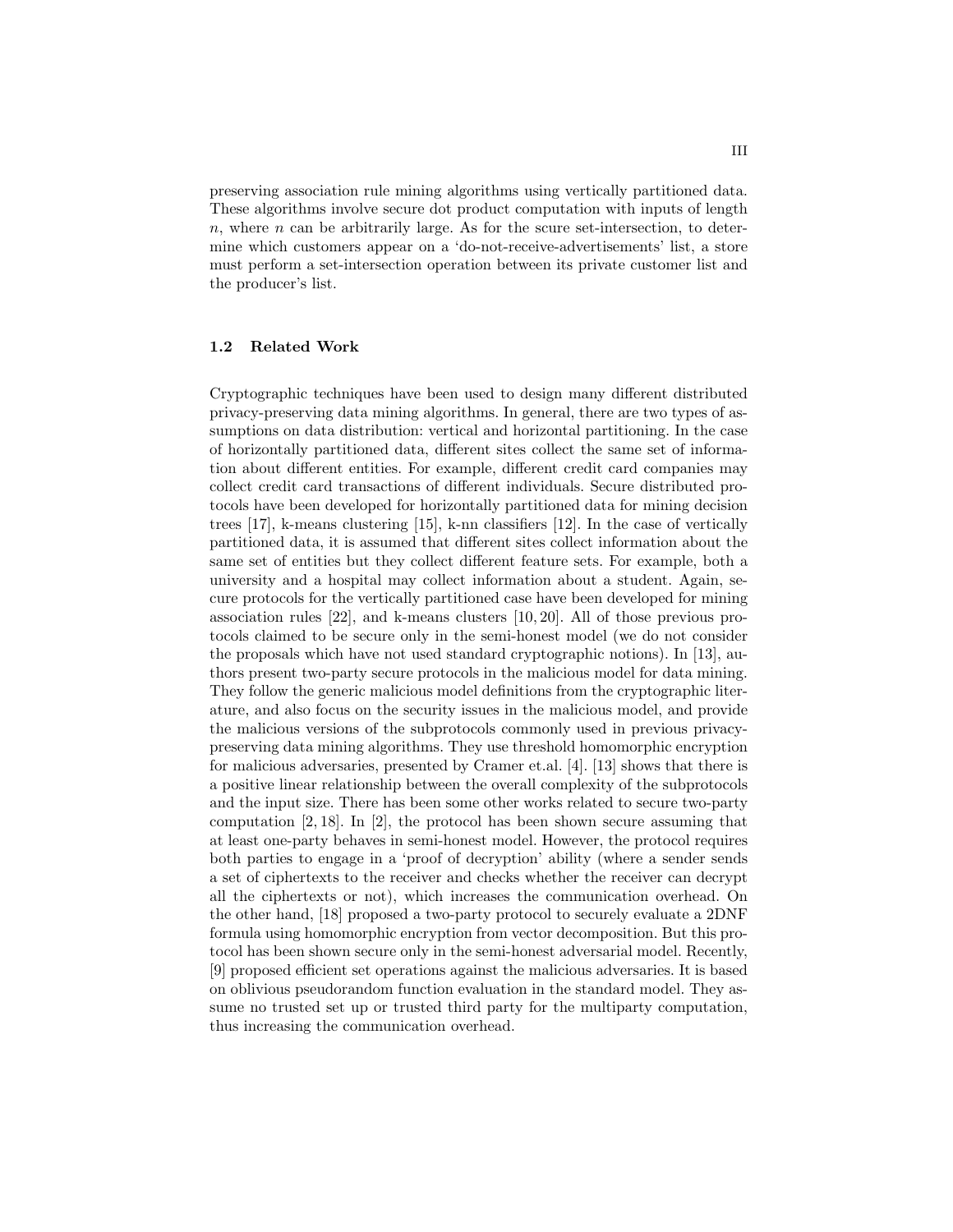#### 1.3 Our Contribution

Considering the problems mentioned above, for the first time in data mining area, we provide efficient dot product and set-intersection protocols that are secure in presence of the covert adversaries. While semi-honest model provides weak security requiring small amount of computation and malicious model provides strong security requiring expensive computations like Non-Interactive Zero Knowledge proofs, we envisage the need for 'covert' adversarial model that performs in between the semi-honest and malicious models, both in terms of security guarantee and computational cost. We use homoprphic property of Paillier encryption scheme and two-party computation of Aumann et al. to construct our protocols. Furthermore, our protocols are secure in Universal Composability framework.

## 2 Cryptographic Primitives

#### 2.1 Security Model: Universal Composability (UC)

Security in the UC framework implies that any adversary in the real-life model can be emulated by an adversary in the ideal model. The advantage of this paradigm is that it is possible to show that anything learned by the real-life adversary during the protocol execution is computationally indistinguishable from what is learned by an ideal model adversary. Since in the ideal model, any adversary can learn at most the final result and what is implied by the final result, proving that the real-life model adversary could be simulated by an ideal model adversary implies that real-life adversary could not learn anything more than the ideal model adversary. We briefly visit the universal composability model of [4], a detailed description can be found there.

**Ideal Model:** Let the set of parties be  $P_1, P_2$  and  $I \in \{0, 1\}$  denote the indices of the corrupted parties, controlled by an adversary A. An ideal execution proceeds as follows:

Each party obtains an input; the *i*<sup>th</sup> partys input is denoted  $x_i$ . The adversary A receives an auxiliary input denoted z. Any honest party  $P_j$  sends its received input  $x_i$  to the trusted party. The corrupted parties controlled by A may either abort, send their received input, or send some other input of the same length to the trusted party. This decision is made by A and may depend on the values  $x_i$ for  $i \in I$  and its auxiliary input z. Denote the vector of inputs sent to the trusted party by w. If the trusted party does not receive 2 valid inputs, it replies to all parties with a special symbol and the ideal execution terminates. Otherwise, The trusted party computes  $(f_1(w), f_2(w))$  and sends  $f_i(w)$  to party  $P_i$ , for all  $i \in I$  (i.e., to all corrupted parties). A sends either continue or halt to the trusted party. If it sends continue, the trusted party sends  $f_j(w)$  to party  $P_j$ , for all  $j \notin I$ (i.e., to all honest parties). Otherwise, the trusted party sends to all parties. An honest party always outputs the message it obtained from the trusted party. The ideal execution of f on inputs x, auxiliary input z to A and security parameter

IV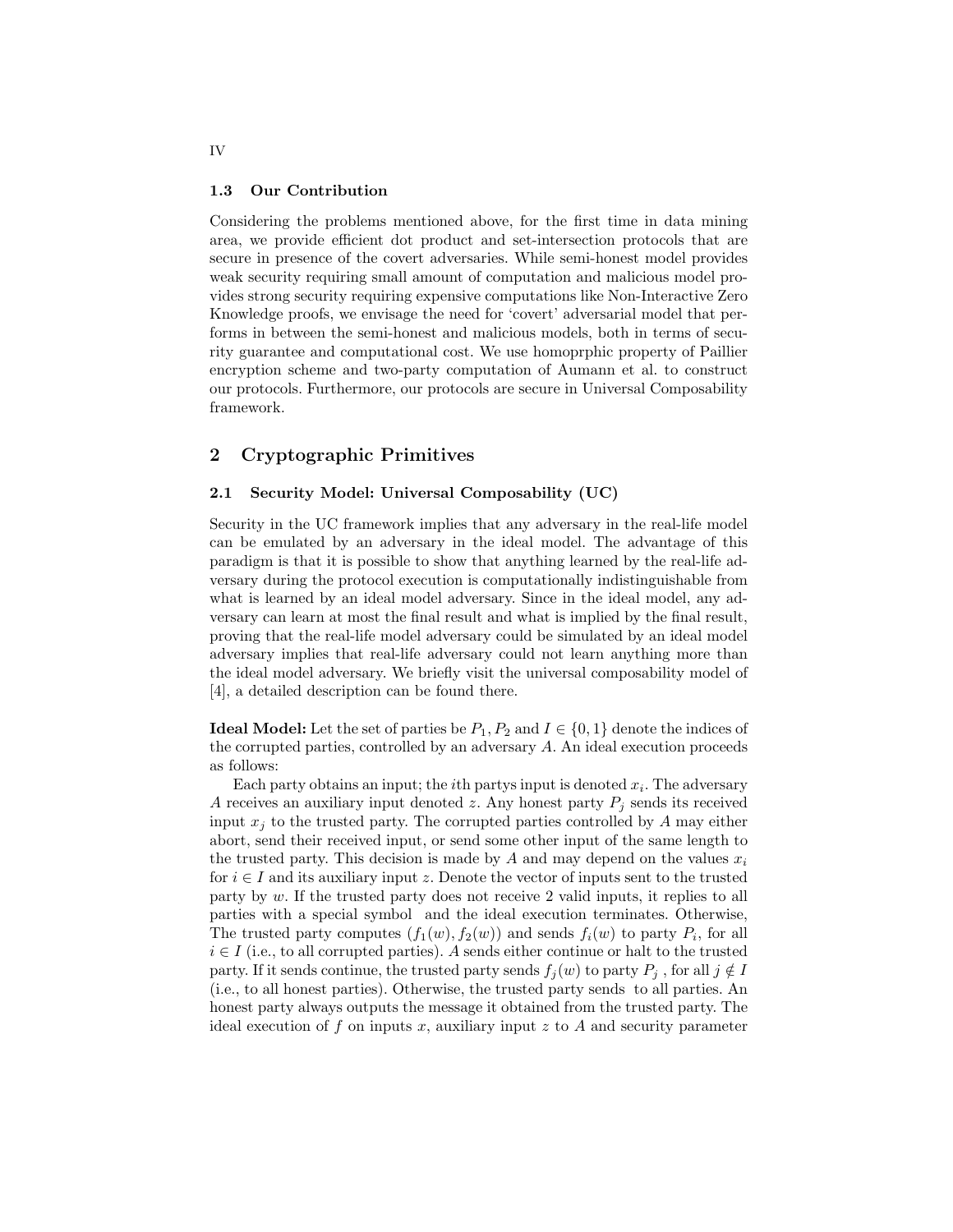n, denoted IDEAL $_{f,A(z),I}(x,n)$ , is defined as the output vector of the honest parties and the adversary A from the above ideal execution.

Real-life Model: The adversary A sends all messages in place of the corrupted parties, and may follow an arbitrary polynomial-time strategy. In contrast, the honest parties follow the instructions of  $\pi$ .

Let f be as above and let  $\pi$  be an two-party protocol for computing f. Furthermore, let A be a non-uniform PPT machine and let I be the set of corrupted parties. Then, the real execution of  $\pi$  on inputs x, auxiliary input z to A and security parameter n, denoted REAL=  $\pi$ ,  $A(z)$ ,  $I(x, n)$ , is defined as the output vector of the honest parties and the adversary A from the real execution of pi.

**Definition 1.** Let f and  $\pi$  be as above. Protocol  $\pi$  is said to securely compute f with abort in the presence of malicious adversaries if for every non-uniform PPT adversary A for the real model, there exists a non-uniform PPT adversary S for the ideal model, such that for every  $I \subseteq [m]$ , every balanced vector  $x \in$  $({0,1}^*)^2$ , and every auxiliary input  $z \in {0,1}^*$ :  ${\{\mathsf{IDEAL}}_{f,S(z),I}(x,n)\}_{n\in\mathbb{N}} \stackrel{\sim}{\approx}$  $\{\textsf{REAL}_{\pi,A(z),I}(x,n)\}_{n\in\mathbb{N}}$ , where  $\stackrel{\circ}{\approx}$  indicates computational indistinguishability.

#### 2.2 Homomorphic encryption:

Let  $E_{pk}(.)$  denote the encryption function with public key pk and  $D_{sk}(.)$  denote the decryption function with private key  $sk$ . A public key cryptosystem is called additive homomorphic if it satisfies the following requirements:

(1) given the encryption of plaintexts  $m_1$  and  $m_2$ ,  $E_{pk}(m_1)$  and  $E_{pk}(m_2)$ , there exists an efficient algorithm to compute the public key encryption of  $m_1 + m_2$ , such that  $E_{pk}(m_1 + m_2) := E_{pk}(m_1) + h E_{pk}(m_2)$ .

(2) given a constant k and the encryption of  $m_1, E_{pk}(m_1)$ , there exists an efficient algorithm to compute the public key encryption of  $k \cdot m_1$ , such that  $E_{pk}(k \cdot m_1) :=$  $k \times_h E_{pk}(m_1)$ .

We briefly state the Paillier cryptosystem [19] based on composite residuosity assumption here. A more detailed description can be found in [19].

- **Key generation:** Let p and q be prime numbers where  $p < q$  and  $p \nmid q-1$ . Set the public key pk to N where  $N = p \cdot q$ , and private key sk to  $(\lambda, N)$ , where  $\lambda = LCM(p-1, q-1)$ .
- Encryption with the public key: Given  $n$ , plaintext  $m$ , and a random number  $r \in [1, ..., N-1]$ , encryption of the message m:  $E_{pk}(m) = (1 +$  $(N)^m \cdot r^N$  (mod  $N^2$ ). Given any encrypted message, a different encryption can be computed by multiplying it with some random  $r^N$ .
- **Decryption with the private key:** Given N, the ciphertext  $c = E_{pk}(m)$ , decrypt as follows:  $m = \frac{(c^{\lambda} \pmod{N^2}) - 1}{N}$  $\frac{d(N^2)-1}{N}\lambda^{-1}$ , where  $\lambda^{-1}$  is the inverse of  $\lambda$  in modulo N.
- **Adding two ciphertexts:** Given the encryptions  $E_{pk}(m_1)$  and  $E_{pk}(m_2)$ where  $\forall m_1, m_2 \in \mathbb{Z}_N$ ,  $E_{pk}(m_1 + m_2)$  can be computed as follows:  $E_{pk}(m_1)$ .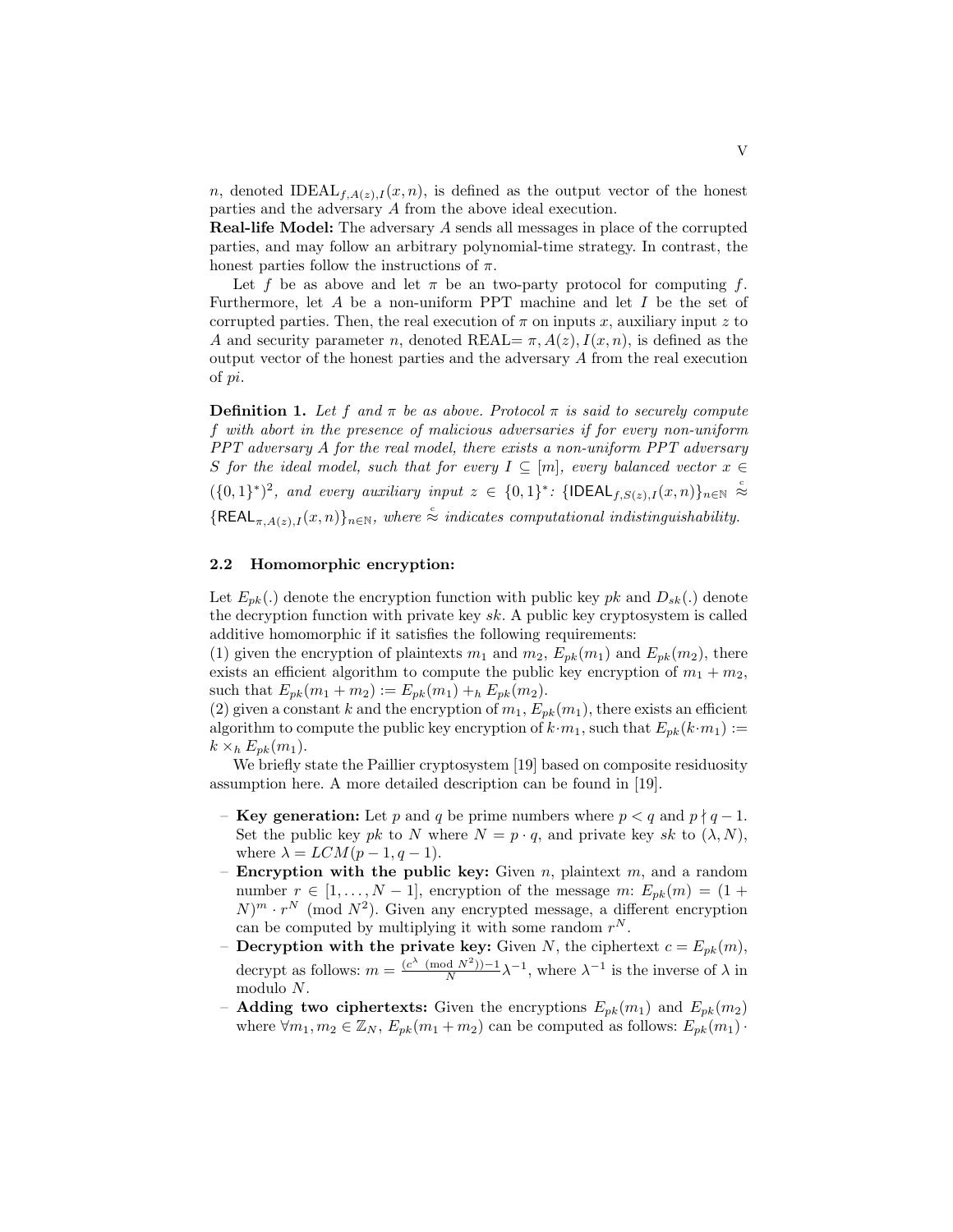$E_{pk}(m_2) \mod N^2 = ((1+N)^{m_1}r_1^N) \cdot ((1+N)^{m_2}r_2^N) \mod N^2 = ((1+N)^{m_1+m_2})$ .  $(r_1r_2)^N$  mod  $N^2 = E_{pk}(m_1 + m_2) \text{ mod } N$ 

Multiplying a ciphertext with a constant: Given a constant  $k \in \mathbb{N}$  and the encrypted value  $E_{pk}(m_1)$ ,  $k \times E_p k(m_1)$  can be computed as:  $k \times E_{pk}(m_1)$  $=E_{pk}(m_1)^k \mod N^2 = ((1+N)^{m_1} \cdot r^N)^k \mod N^2 = (1+N)^{k \cdot m_1} \cdot r_1^{kN} \mod N^2$  $= E_{pk}(k \cdot m_1)$ 

Definition 2. Assume the existence of semantically secure Paillier encryption scheme with errorless decryption. Then, for any  $k = poly(n)$  there exists a secure protocol for computing the parallel string oblivious transfer functionality  $((x_1^0, x_1^1),..., (x_n^0, x_1^n), (\sigma_1,..., \sigma_n)) \mapsto (\lambda, (x_1^{\sigma_1},..., x_n^{\sigma_n}))$  in the presence of covert adversaries with  $\epsilon$ -deterrent for  $\epsilon = 1 - 1/k$ .

#### 2.3 Two-party Computation

We use secure multi-party protocol in covert adversarial model proposed in [1]. A two-party protocol problem is cast by specifying a random process that maps sets of inputs to sets of outputs (one for each party). We refer to such a process as a functionality and denote it  $f: (\{0,1\}^*)^2 \to (\{0,1\}^*)^2$ , where  $f = (f_1, f_2)$ . The oblivious transfer functionality is denoted by  $((x_0, x_1), \sigma \rightarrow (\lambda, x_{\sigma})$ , where  $(x_0, x_1)$  is the first party's input,  $\sigma$  is the second party's input, and  $\lambda$  denotes the empty string (meaning that the first party has no output).

We use the simulators in the security proofs due to their security properties. The notion of security is such that the state of the adversary returned by those simulators is statistically indistinguishable from the state of the adversary in the real-life model. In the case of an attempted cheat, if the trusted party sends  $corrupted_i$  to the honest party and the adversary (an event which happens with probability  $\epsilon$ ), then the adversary does not obtain the honest party's inputs. Thus, if cheating is detected, the adversary does not learn anything and the result is essentially the same as a regular abort. In other words, the adversary learns nothing when it is detected. Since it is always detected, this means that full security is achieved. We denote the resultant ideal model by **IDEALSC**<sup> $\epsilon$ </sup>,  $S(z)$ ,  $I(x, n)$ and have the following definition:

**Definition 3.** Let  $f, \pi$  be as in Definition 1, and  $\epsilon : \mathbb{N} \to [0,1]$ . Protocol  $\pi$  is said to securely compute f in the presence of covert adversaries with  $\epsilon$ -deterrent if for every non-uniform PPT adversary A for the real model, there exists a non-uniform PPT adversary S for the ideal model such that for every  $I \subseteq [2]$ , every balanced vector  $x \in (\{0,1\}^*)^2$ , and every auxiliary input  $z \in \{0,1\}^*$ :

 $\{\mathsf{IDEALSC}_{f,S(z),I}^{\epsilon}(x,n)\}_{n\in\mathbb{N}} \stackrel{\circ}{\approx} \{\mathsf{REAL}_{\pi,A(z),I}(x,n)\}_{n\in\mathbb{N}}, \text{ where } \stackrel{\circ}{\approx} \text{ indicates com-}$ putational indistinguishability.

A detailed discussion on the relationship among semi-honest model, malicious model, and and  $\epsilon$ -deterrent covert adversarial model can be found in [1].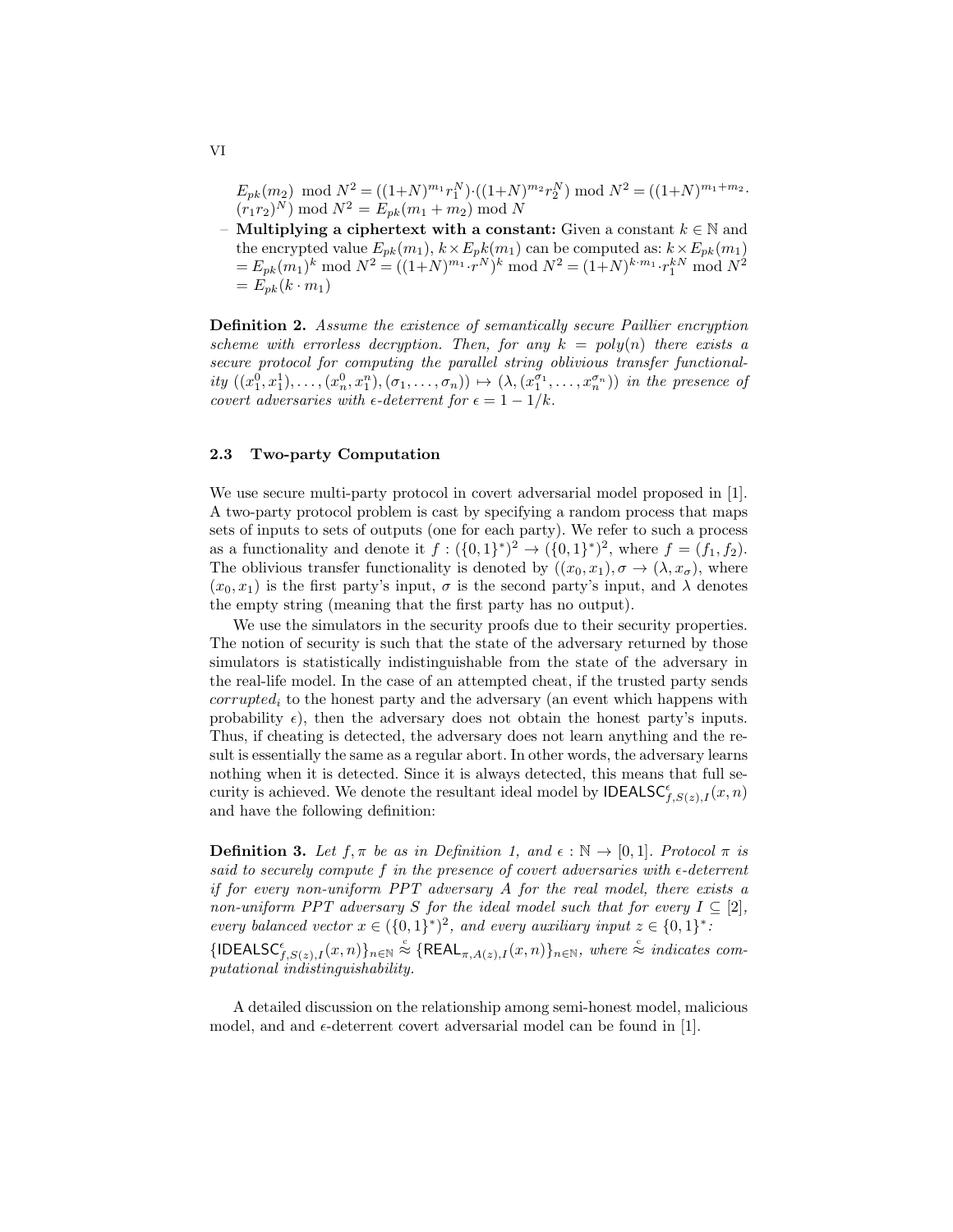## 3 Our Protocols

#### 3.1 Underlying Idea

In the protocol,  $P_1$  sends  $P_2$  a number of garbled circuits; denote this number by l. Then,  $P_2$  asks  $P_1$  to open all but one of the circuits (chosen at random) in order to check that they are correctly constructed. This opening takes place before  $P_1$  sends the keys corresponding to its input, so nothing is revealed by opening the circuits. If the unopened circuit is correct, then this will constitute a secure execution that can be simulated. With probability  $1 - 1/l$  party  $P_1$  will have been caught cheating and so  $P_2$  will output *corrupted*<sub>1</sub> if the unopened circuit is not correct. To do so, it is crucial that the oblivious transfers are run before the garbled circuits are sent by  $P_1$  to  $P_2$ . This is due to the fact that the simulator may send a corrupted  $P_2$  a fake garbled circuit that evaluates to the exact output received from the trusted party (and only this output). However, in order for the simulator to receive the output from the trusted party, it must first send it the input used by the corrupted  $P_2$ . This is achieved by first running the oblivious transfers, from which the simulator is able to extract the corrupted  $P_2$ 's input. Moreover, let us consider a corrupted  $P_1$  that behaves exactly like an honest  $P_1$  except that in the oblivious transfers, it inputs an invalid key in the place of the key associated with 0 as the first bit of  $P_2$ . The result is that if the first bit of  $P_2$ 's input is 1, then the protocol succeeds and no problem arises. However, if the first bit of  $P_2$ 's input is 0, then the protocol will always fail and  $P_2$  will always detect cheating. Thus,  $P_1$ 's decision to cheat may depend on  $P_2$ 's private input. In order to solve this problem, a circuit that computes the function  $g(x_1, x_2^1, \ldots, x_2^m) = f(x_1; \bigoplus_{i=1}^m x_2^i)$ , instead of a circuit that directly computes f. This makes every bit of  $P_2$ 's input uniform when considering any proper subset of  $x_2^1, \ldots, x_2^m$ . This helps because as long as  $P_1$  does not provide invalid keys for all  $m$  shares of  $x_2$ , the probability of failure is independent of  $P_2$ 's actual input. This method has been used in [1].

#### 3.2 Efficient and Secure Dot Product Protocol

In a secure dot product protocol, it is required to check whether the final result is correct. If both parties are trying to cheat, we do not care whether the privacy of any party is protected or parties get correct results. Assuming that any party may want to actively cheat without being caught, an efficient protocol can be constructed.

**Require:** Two parties  $P_1$  and  $P_2$  with n bit vector inputs  $x_{lj}$  where  $x_{lj}$  belongs to  $P_l$ , and  $1 \le j \le n, l \in \{1, 2\}$ .

Auxiliary input: Both parties have the description of a circuit C for inputs of length n that computes the function f. The input wires associated with  $x_1$  and  $x_2$  are  $w_1, \ldots, w_n$  and  $w_{n+1}, \ldots, w_{2n}$ , respectively.

**Ensure:** Return  $res = \sum_{j=1}^{n} (x_{1j} \cdot x_{2j})$  to  $P_1$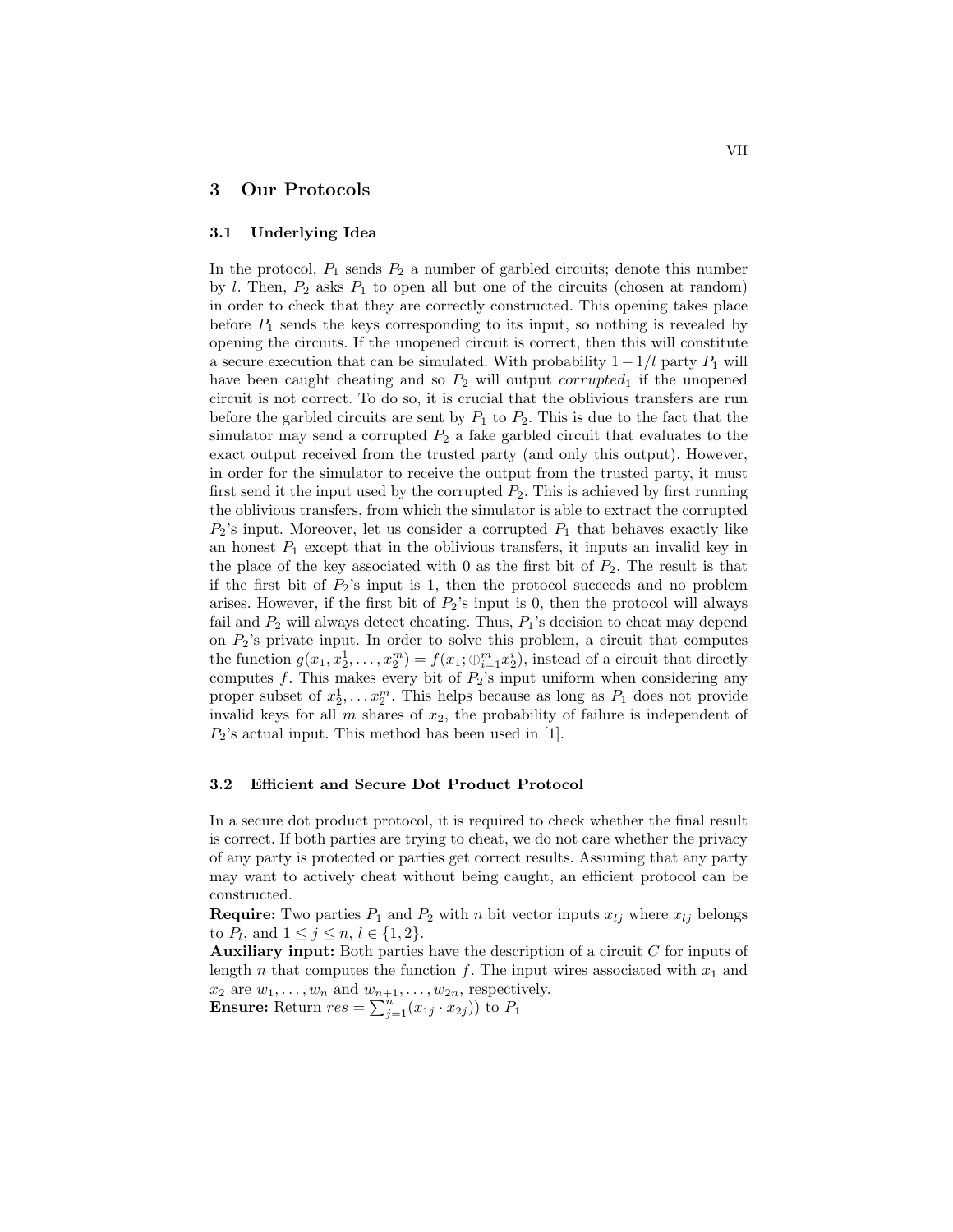- Parties  $P_1$  and  $P_2$  define a new circuit C' that receives  $n+1$  inputs  $x_1, x_2^1, \ldots, x_2^n$ each of length n, and computes the function  $f(x_1, \bigoplus_{i=1}^n x_2^i)$ . Denote the input wires associated with  $x_1$  by  $w_1, \ldots, w_n$ , and the input wires associated with  $x_2^i$  by  $w_{in+1}, \ldots, w_{(i+1)n}$
- Party  $P_2$  chooses  $n-1$  random strings  $x_2^1, \ldots, x_2^{n-1}$  ∈<sub>R</sub>  $\{0, 1\}^n$  and defines  $x_2^n = (\bigoplus_{i=1}^{n-1} x_2^i) \oplus x_2$ . The value  $z_2 = x_2^1, \ldots, x_2^n$  serves as  $P_2$ 's new input of length  $n^2$  to  $C'$
- Party  $P_1$  chooses two sets of  $2n^2$  random keys by running  $G(1^n)$ , the key generator for the encryption scheme:  $(\hat{k}_{n+1}^0, \ldots, \hat{k}_{n^2+n}^0), (\tilde{k}_{n+1}^0, \ldots, \tilde{k}_{n^2+n}^0)$ ,  $(\hat{k}_{n+1}^1, \ldots, \hat{k}_{n^2+n}^1), (\tilde{k}_{n+1}^1, \ldots, \tilde{k}_{n^2+n}^1)$
- $P_1$  and  $P_2$  run  $n^2$  executions of an oblivious transfer protocol, as follows. In the *i*th execution, party  $P_1$  inputs the pair  $((\hat{k}_{n+1}^0, \tilde{k}_{n+1}^0), (\hat{k}_{n+1}^1, \tilde{k}_{n+1}^1))$  and party  $P_2$  inputs the bit  $z_2^i$ . The executions are run using a parallel oblivious transfer functionality, as in Definition 2. If a party receives a *corrupted*<sub>i</sub> or  $abort_i$  message as output from the oblivious transfer, it outputs it and halts.
- Party  $P_1$  constructs two garbled circuits  $G(C')_0$  and  $G(C')_1$  using independent randomness. The keys to the input wires  $w_{n+1}, \ldots, w_{n^2+n}$  in the garbled circuits are taken from above. Let  $\hat{k}_1^0, \hat{k}_1^1, \dots, \hat{k}_n^0, \hat{k}_n^1$  be the keys associated with  $P_1$ 's input in  $G(C')_0$  and  $G(C')_1$  has analogous keys. Then, for every  $i \in \{1, \ldots, n\}$  and  $b \in \{0, 1\}$ , party  $P_1$  computes  $\hat{c}_i^b = Com(\hat{k}_i^b; \hat{r}_i^b)$  and  $\tilde{c}_i^b = Com(\tilde{k}_i^b; \tilde{r}_i^b)$ , where Com is a perfectly-binding commitment scheme.  $P_1$ sends the garbled circuits to  $P_2$  together with all of the above commitments. The commitments are sent as two vectors of pairs; in the first vector the ith pair is  $\{\hat{c}_i^0, \hat{c}_i^1\}$  in a random order, and in the second vector the *i*th pair is  $\{\tilde{c}_i^0, \tilde{c}_i^1\}$  in a random order.
- Party  $P_2$  chooses a random bit  $b \in_R \{0,1\}$  and sends b to  $P_1$ . The following steps are a single step:  $P_1$  sends a message to  $P_2$ , and  $P_2$  carries out a computation.
- $P_1$  sends  $P_2$  all of the keys for the inputs wires  $w_1, \ldots, w_{n^2+n}$  of the garbled circuit  $G(C')_b$ , together with the associated mappings and the decommitment values.
- $P_2$  checks the decommitments to the keys associated with  $w_1, \ldots, w_n$ , decrypts the entire circuit using the keys and mappings that it received, and checks that it is exactly the circuit  $C'$  derived from the auxiliary input circuit C. In addition, it checks that the keys that it received in the oblivious transfers match the correct keys that it received in the opening. If all the checks pass, it proceeds to the next step. If not or it does not get any message, it outputs  $corrupted_1$  and halts.

VIII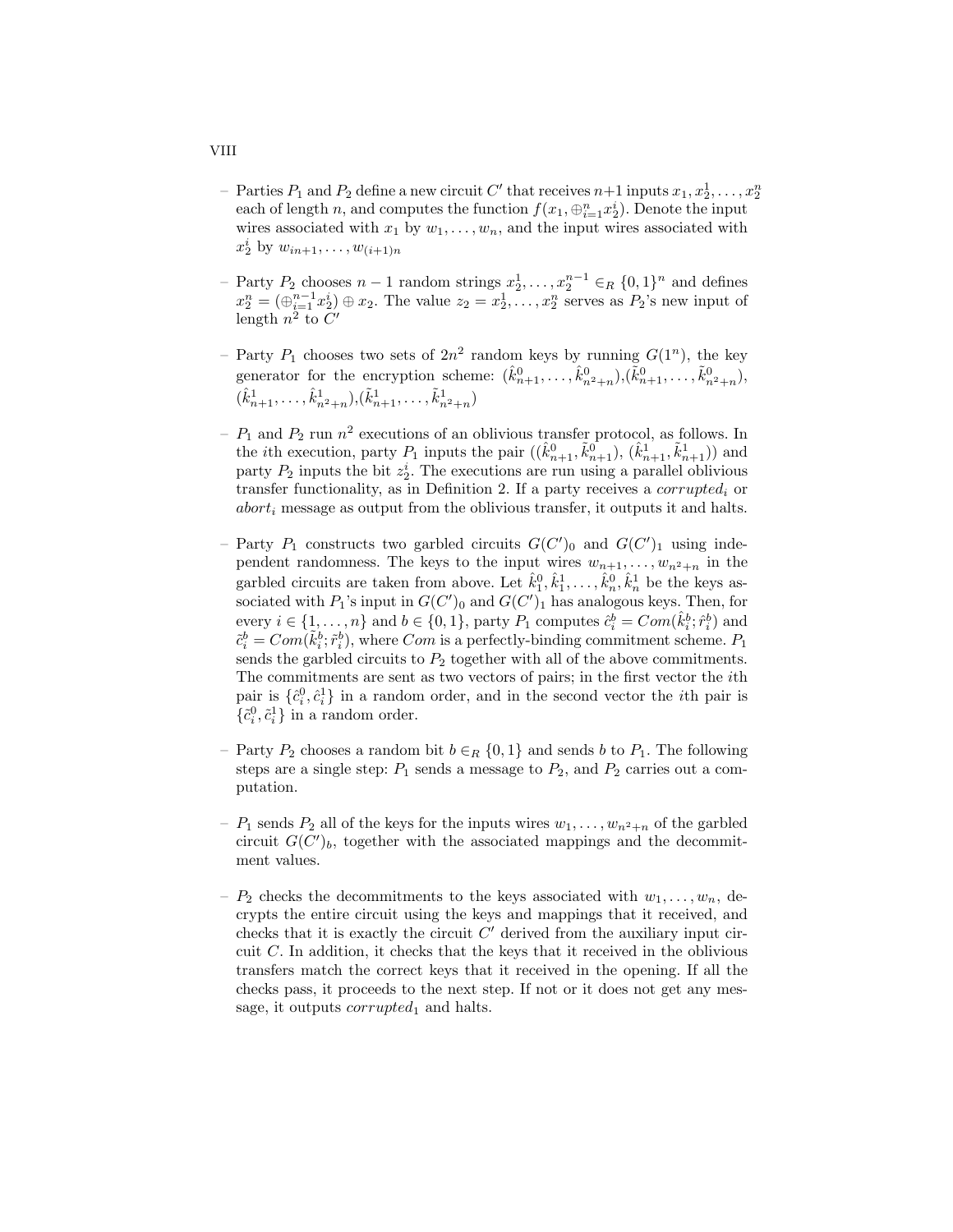- If  $b = 0$ , then  $P_1$  sends  $P_2$  the keys and decommitment values  $(\tilde{k}_1^{x_1^1}, \tilde{r}_1^{x_1^1}), \ldots,$  $(\tilde{k}_1^{x_1^1}, \tilde{r}_1^{x_1^n})$  to  $P_2$ . Otherwise,  $P_2$  sends the  $(\hat{k}_1^{x_1^1}, \hat{r}_1^{x_1^1}), \ldots, (\hat{k}_1^{x_n^1}, \hat{r}_1^{x_1^n}).$
- $P_2$  checks that the values received are valid decommitments to the commitments received above. If not, it outputs  $abort_1$ . If yes, it uses the keys to compute  $C'(x_1, z_2) = C'(x_1, x_2^1, \dots, x_2^n) = C(x_1, x_2)$ , such that  $C(x_1, x_2) = f = e_{res^2} = (E_{pk}(x_{21}) \times_h x_{21}) +_h \ldots +_h (E_{pk}(x_{1n}) \times_h x_{2n})$
- $P_1$  calls decrypt protocol to learn  $D_{sk}(e_{res}^2) = res = \sum_{j=1}^n (x_{1j} \cdot x_{2j})$

The result of data mining algorithm  $res = \sum_{j=1}^{n} (x_{1j} \cdot x_{2j})$  is evaluated correctly by at least one party, assuming that at least one party tries to cheat. Both  $P_1$  and  $P_2$  have enough information to calculate res. If  $P_2$  computes the same res value as  $P_1$  expects, then computations must be correct, because none of them calculates incorrect res. Therefore, if we securely make sure that any party fails to cheat successfully with incorrect output value, then the local calculation can be decrypted to reveal res to  $P_1$  correctly. In our protocol, party  $P_1$  sends the encrypted inputs along with necessary keys to  $P_2$ , then party  $P_2$  locally computes its respective  $e_{res^2} = E_{pk}(res^2)$ . For example,  $P_1$  generates a homomorphic key pair and sends the  $pk$  to  $P_2$  along with the encrypted vector  $E_{pk}(x_{1j}) = E_{pk}(x_{11}), (E_{pk}(x_{12}), \ldots, E_{pk}(x_{1n}))$ . Given  $pk$ ,  $P_2$  calculates  $e_{x_{1j} \cdot x_{2j}} = (E_{pk}(x_{11}) \times_h x_{21}) +_h (E_{pk}(x_{12}) \times_h x_{22}) +_h \ldots +_h (E_{pk}(x_{1n}) \times_h x_{2n})$ where  $x_{1j}$  is the  $P_1$ 's string's j-th component, and sends  $e_{res}$ <sup>2</sup> to  $P_1$ . For the decryption, the  $P_1$  and  $P_2$  jointly decrypts to reveal res to  $P_1$ , given that the computated values are correct.

A note on secure equality protocol: A secure equality protocol requires to compute whether two data items are equal or not without revealing these items. It is thus straight forward to construct a secure equality protocol in covert model. For this reason and due to lack of space, we do not include the equality protocol here.

#### 3.3 Efficient and Secure Set-Intersection Protocol

The main idea of this protocol construction is that we can represent the sets owned by each party as a bit vector of size  $D$ , and use secure multiplication property of the homomorphic encryption to give secure set protocols in the covert model. Let us assume that  $x_{0j}$  is set to 1 if  $P_0$  has item j in its private set else it is set to 0 (similarly for  $x_{1j}$  for  $P_1$ ). Clearly for calculating set-intersection, we need to calculate  $x_{0j} \wedge x_{1j}$  for each j. Similarly, for set union, we need to calculate  $x_{0j} \vee x_{1j}$  for all j. This can be rewritten as  $\neg(\neg x_{0j} \wedge \neg x_{1j})$ . Therefore, the dot product protocol for set union can be used, too. One important thing here to note that, unlike the dot product protocol, each parties need to perform the whole protocol. In other words, each party needs to send its garbled circuits and the necessary keys to the other party before they compute the joint function.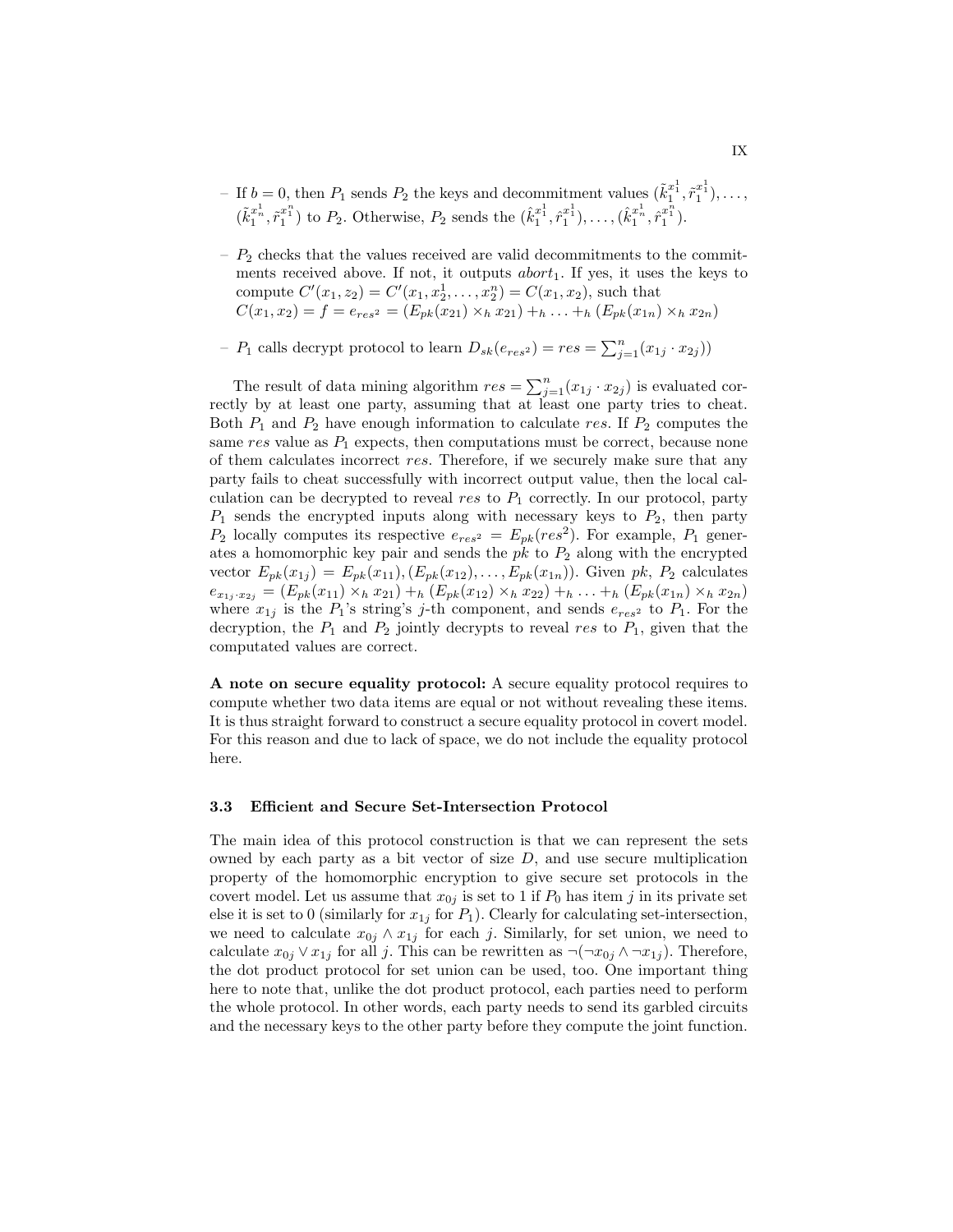We put the detailes of the protocol in the full version due to lack of space. The same protocol can be used for two-party set union negating the input and output bits.

## 4 Security Analysis

Theorem 1. Let l and m be parameters in the protocol that are both upperbound by  $poly(n)$ , and set  $\epsilon = (1 - 1/l)(1 - 2^{m+1})$ . Let f be any PPT function. Assume that the Paillier encryption scheme used to generate the garbled circuits has indistinguishable encryptions, and that the oblivious transfer protocol used is secure in the presence of covert adversaries with  $\epsilon$ -deterrent according to Definition 2. Then, our protocols securely compute dot product and set-intersection in the presence of covert adversaries with  $\epsilon$ -deterrent.

Proof (Sketch): We breifly sketch the idea on the proof due to page limitation. Our analysis of the security of the protocol is in the  $(OT, \epsilon)$ -hybrid model, where the parties are assumed to have access to a trusted party computing the oblivious transfer functionality following the ideal model of our definition. Thus the simulator will play the trusted party in the oblivious transfer, when simulating for the adversary. We separately consider the different corruption cases (when no parties are corrupted, and when either one of the parties is corrupted). In the case that no parties are corrupted, the security reduces to the semi-honest case.

Party P2 is corrupted: Intuitively, the security in this case relies on the fact that  $P_2$  can only learn a single set of keys in the oblivious transfers and thus can decrypt the garbled circuit to only a single value as required. In other words, A is the PPT adversary who controls  $P_2$ . The simulator S fixes A's randomtape to a uniformly distributed tape. S meets the requirements of our Definition 3. S only needs to send *cheat*<sub>2</sub> due to the oblivious transfer. Thus, if a "fully secure" oblivious transfer protocol were to be used, the protocol would meet the standard definition of security for malicious adversaries for the case that  $P_2$  is corrupted.

Party P1 is corrupted: The proof of security in this corruption case is considerably more complex. Intuitively, security relies on the fact that if  $P_1$  does not construct the circuits correctly or does not provide the same keys in the oblivious transfers and circuit openings, then it will be caught with probability at least  $\epsilon$ . In contrast, if it does construct the circuits correctly and provide the same keys, then its behavior is effectively the same as an honest party and so security is preserved.  $\square$ 

## 5 Efficiency

The efficiency of our protocol is better compared to the best known results for the malicious adversary model. Our protocol requires only a constant number of rounds, a single oblivious transfer for each input bit, and has communication complexity  $O(n|C|)$  where *n* is the security parameter and |C| is the size of the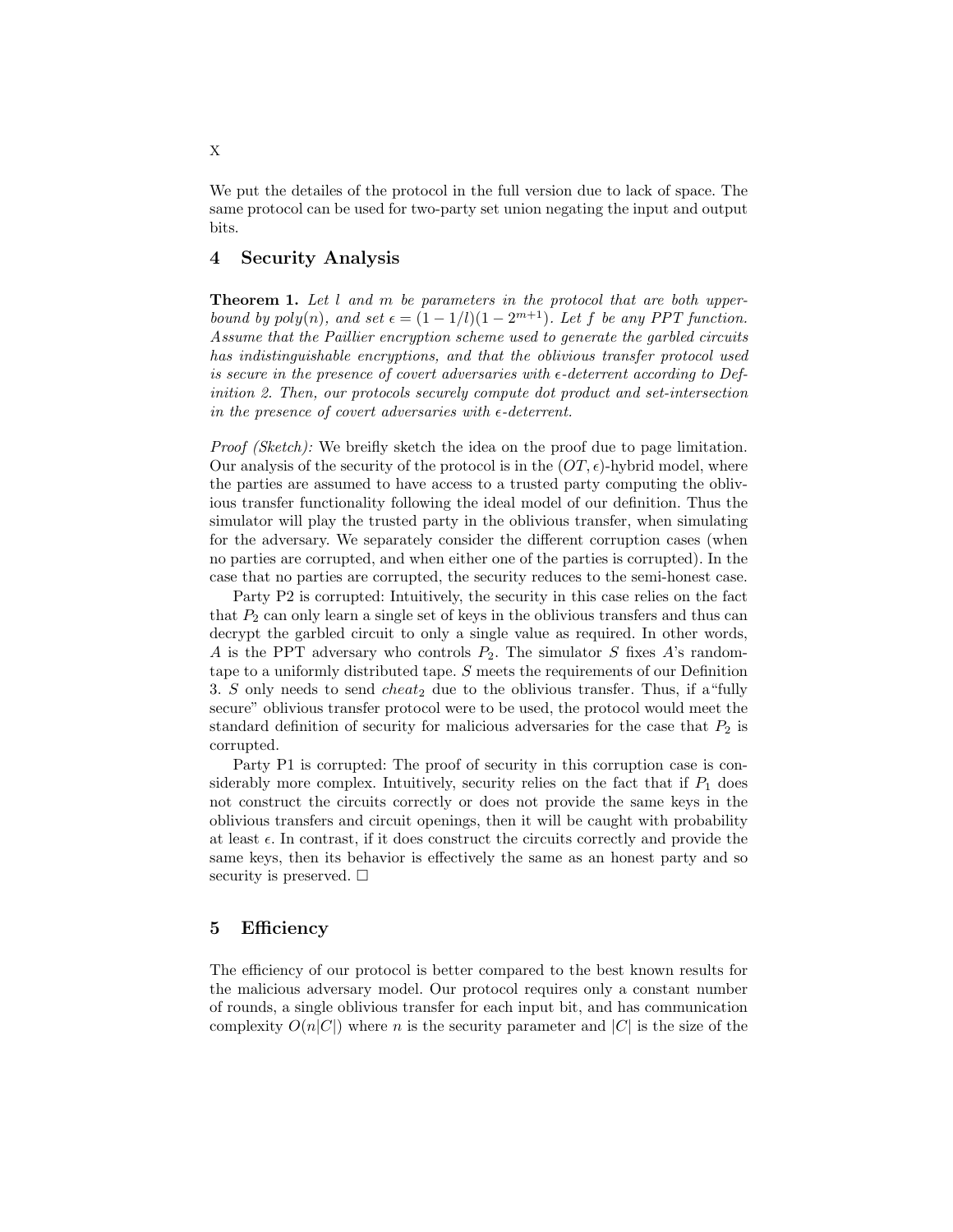circuit being computed. Two efficient protocols for general two-party computation in the presence of malicious adversaries has been presented in [11, 16] recently. The protocol of [11] achieves universal composability under the decisional composite residuosity and strong RSA assumptions under a common reference string. The protocol of [16] has been constructed under more general assumptions and is secure in the plain model. [11] requires  $O(|C|)$  public-key operations and bandwidth of  $O(n \cdot |C|)$ . [16] requires symmetric operations and bandwidth of the order of  $O(sn|C|+s^2k)$  where k is the input length, n is the computational security parameter, and s is a statistical security parameter. Thus, our protocol in covert adversarial model is much more efficient for circuits that are not very small. On the other hand, it is sufficient for the oblivious transfer protocol to be secure in the presence of covert adversaries. Hence, a protocol for general two-party computation with  $\epsilon = 1/2$  is only a constant factor slower than the original protocol of Yao that is only secure for semi-honest adversaries.

## 6 Conclusion

In this paper, we have proposed efficient and secure dot product and set-intersection protocols in covert adversarial model for the first time which are useful for many practical applications. These protocols can be used in various data mining algorithms as building blocks. We provide sophisticated modifications that lead to greater efficiency of the privacy-preserving data mining algorithms in more realistic settings. The effect of our construction for efficient implementation is huge. Our protocols are much efiicient than the protocols in malicious models without requiring expensive zero knowledge proofs, and are slightly expensinve than the semi-honest models. However, the security of our protocol is much stronger than that in semi-honest models. We also provide the security model in UC framework. Applying the covert adversarial model in a more efficient way for specific data mining applications under reasonable assumptions are the open problems.

## References

- 1. Aumann, Y. and Lindell, Y.: Security Against Covert Adversaries: Efficient Protocols for Realistic Adversaries, TCC'07, LNCS, pp. 137-156. (2007)
- 2. Boneh, D., Goh,E.G., and Nissim, K.: Evaluating 2-DNF Formulas on Ciphertexts. TCC'05, LNCS, pp. 325-341. (2005)
- 3. Bunn, P., and Ostrovsky, R.: Secure Two-Party k-Means Clustering. ACM CCS'07, pp. 486-497. (2007)
- 4. Cramer, R., Damgard, I., and Nielsen, J.B.: Multi-party computation from threshold homomorphic encryption. EUROCRYPT'01, LNCS, pp. 280-299. (2001)
- 5. Damgard, I., Hofheinz, D., Kiltz, E., and Thorbek, R.: Public-Key Encryption with Non-interactive Opening. CT-RSA'08, LNCS, pp. 239-255. (2008)
- 6. Damgard, I., Thorbek, R.: Non-interactive proofs for integer multiplication. EU-ROCRYPT'07, LNCS, pp. 412-429. (2007)